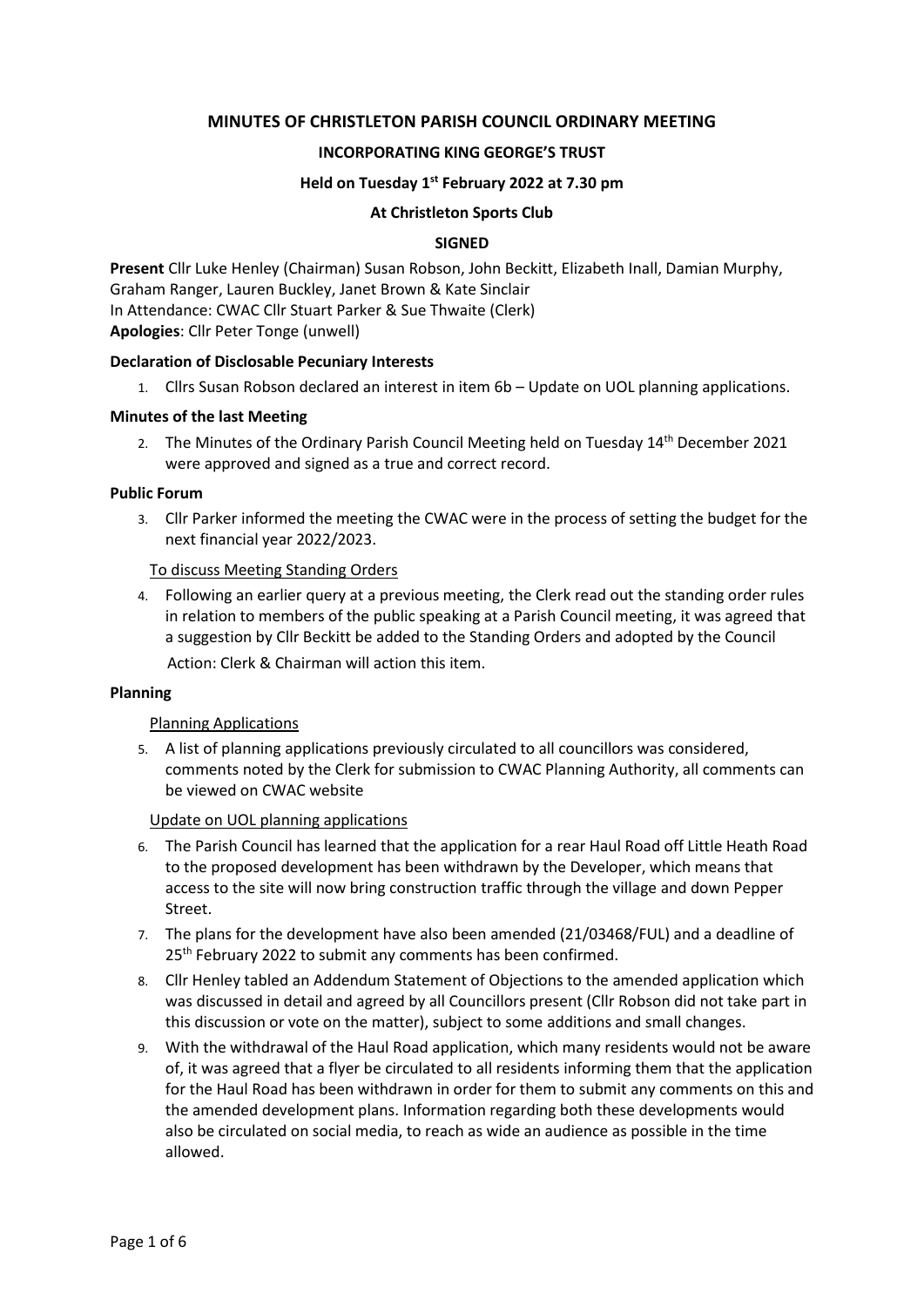**Action:** Cllrs Beckitt & Sinclair to produce the flyer for distribution

10. Further discussion took place on possibility of a more environmentally, more open, lowdensity housing scheme for the site, should planning permission be considered which was agreed would be a sensible proposal to make as an alternative to the current scheme.

**Action:** Cllr Beckitt to arrange a meeting with CWAC Head of Planning to have a discussion on alternative ways in which the site can be developed and other planning issues, with Cllrs Henley, Beckitt, Ranger & Sinclair representing the Parish Council

# To discuss planning application for an Agricultural Building

11. Following discussion, it was agreed that a submission should be forwarded objecting to this application stating a number of issues, including that it does not meet the criteria for Permitted Developments rights, states that it cannot be seen from any road or public footpath, this is incorrect the building will be clearly seen from Little Heath Road and Fir Tree Lane as well from 5 public footpaths. The effect on the development in terms of visual amenity, size of the building which, will have a larger footprint that St James Church and, a number of further objections were listed.

**Resolved:** It was resolved and agreed by all Councillors present that a submission objecting to this application be lodged with CWAC Planning

**Action:** Cllr Tonge & Clerk to action this item.

To consider Council's approach to future planning applications

- 12. Concerns were raised regarding the possibility of a number of green belt sites within Christleton being development sites in the future. Any such proposals would need to meet the test criteria for special circumstances to build on Green Belt. The Parish Council will continue to monitor this matter closely.
- 13. Following an earlier presentation by Blueoak Development on their proposal to develop a parcel of land at the approach to The Cheshire Cat Hotel – the land lies between the end of the recently occupied houses and the entrance to the hotel.
- 14. They presented two potential schemes of between 10 to 14 affordable homes comprising of 1,2 3 bedrooms for predominantly young families with the Christleton catchment area, the tenure would be affordable rent.
- 15. Blue Oak confirmed they would carry out the requirement for a Housing Needs Assessment and would like to work with the Parish Council in compiling the assessment. They have more than eighty years of experience in the construction industry and received a number of awards for their developments.

**Resolved:** To work with CWAC & Blue Oak Developments, without prejudice on a Housing Needs Assessment but reserve judgment until there is a final planning proposal submitted for consideration

# **IT Improvements**

16. Following a discussion, it was:

**Resolved:** To complete the transfer of all Councillors on to a .gov.uk email address for the Council, to set up and pay monthly for Microsoft Office 365 for all Councillors for cloud storage of documents to give them access to the documents. Also, to work with our Webmaster to transfer emails from Krystal to Microsoft.

**Action:** Cllr Henley & the Clerk to action this item

# **Traffic & Road Safety**

Update on talks with CWAC Head of Highways

17. Head of Highways has been briefed on the Traffic Study compiled by the High School which identified a large number of children were worried about their routes to school.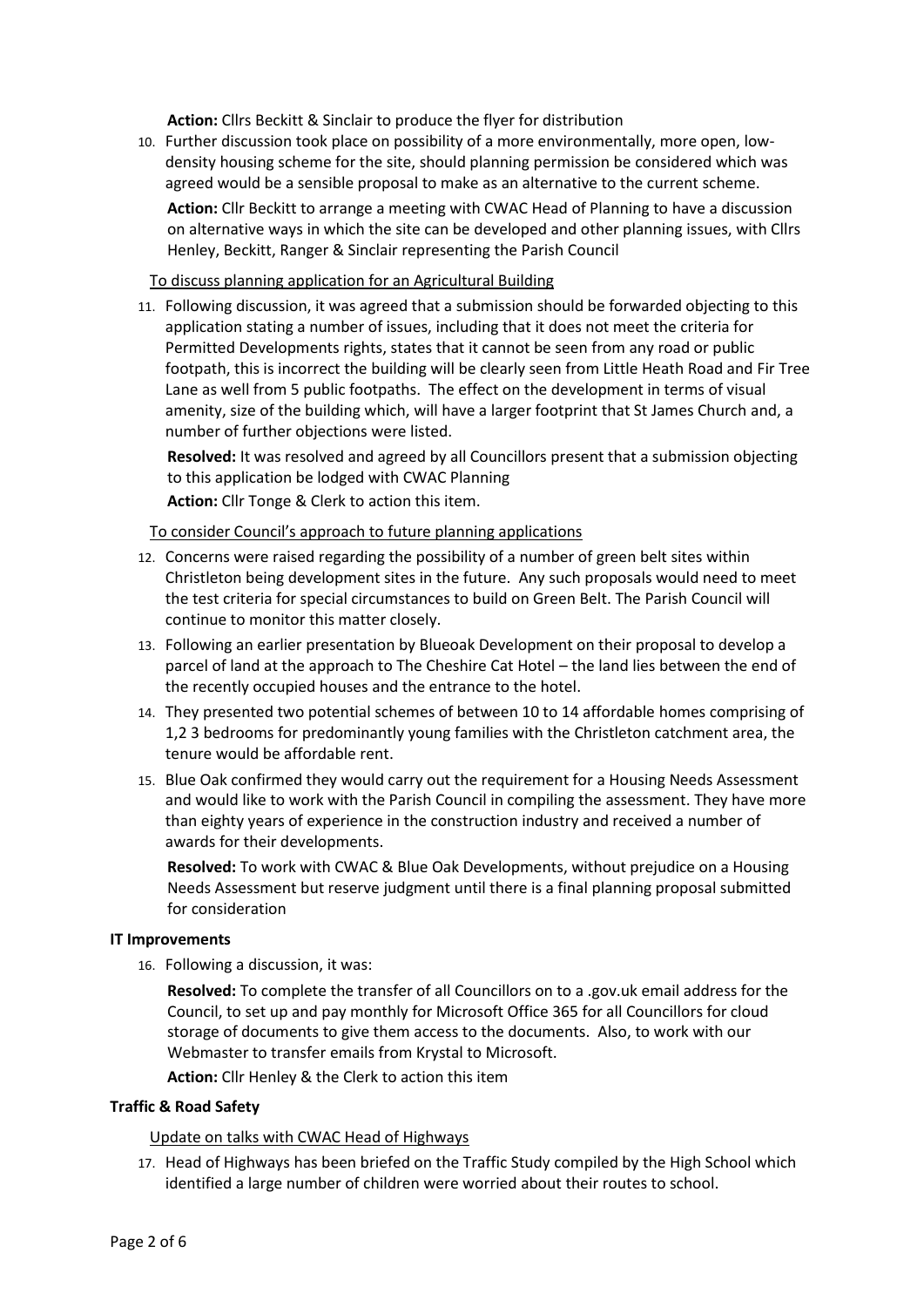- 18. Also briefed Head of Highways on Air Quality where it was explained that on the main roads and in the centre of the village levels are several times higher than the new guidelines recommended by WHO for Nitrogen Dioxide and PM 2.5.
- 19. Discussions on the allocation of the Saighton Camp 106 monies are ongoing
- 20. Head of Highway confirmed that she is going to progress the Average Speed System on the A41 and improve the signalling on the A41 Hamburger and A51/A55 roundabout so as to reduce the queueing on the A41 & A51
- 21. Rowton Bridge Road proposal is ongoing.

### CWAC Backlog

- 22. A trial on the build-out on Birch Heath Lane will be carried out prior to final decision on location and a revised quotation for the build-out will be forwarded in the near future.
- 23. A date by CWAC Highways for when the improvements at the junction at Plough Lane/Brown Heath Road will confirmed in the near future.

#### ISTTF/South East Chester Pilot

24. This is ongoing

### Update on flood operations volunteer scheme

25. We are still waiting for appointment of Officer to be appointed to operate this scheme, once confirmed this will be discussed further.

### Update on Air Quality

26. This was covered in paragraph 18 above but we have requested continuous monitoring of NO2 and PM2.5 at carefully selected locations on the A41, A51 and the centre of the village.

### **KING GEORGE'S TRUST ITEMS`**

To approve expenditure for January/February 2022

27. There was no expenditure for approval at this meeting.

#### Monthly Play Area Inspection

28. There were no issues to report this month

#### Update from KGF Development Group/Pre-School/LHPA improvements

- 29. The new swings have now been installed at the Play Area and we are waiting for ROSPA to carry out their safety inspection, which is due this week and they can then be open for use. The member's thanked Cllr Inall for all her hard work on this project; it is much appreciated.
- 30. The Masterplan for improvements to the play area is still be finalised prior to submission to Council.
- 31. There is nothing to report on the Pre-School proposal at this meeting.

#### **Allotments**

32. There was nothing to report at this meeting.

#### **Finance**

# To approve expenditure for January & February 2022

33. The expenditure set out in Appendix 1 was approved: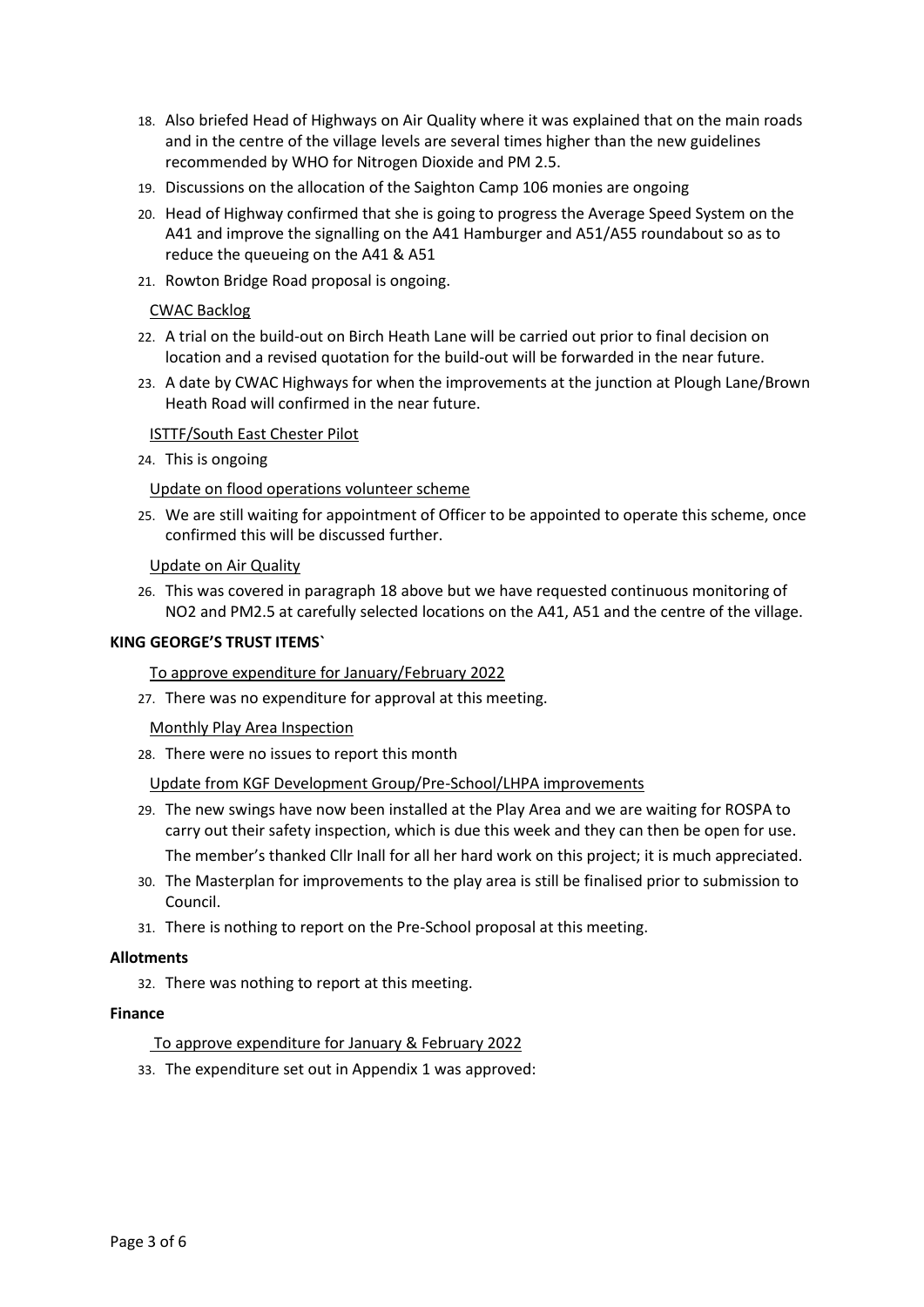# To confirm the Budget and Precept for financial year 2022/2023

34. It was:

**Resolved:** To formerly ratify the proposal put forward by the finance group for the budget for the next financial year 2022/2023 and to confirm that a Precept of £65,130 will be demanded from CWAC which is a 0% increase and the Band D level remains at £63.85. This was approved by all members present.

**Action:** Clerk to action this matter.

# **Christleton Schools**

Update from Christleton High School

35. There was nothing to report at this meeting but it was agreed that a further approach to the Headteacher should be made to consider arranging a Liaison Group Meeting with the School.

**Action:** Clerk to action this item

Update from Christleton Primary School

36. There was nothing to report at this meeting.

#### **Planit**

### Update on Planit proposals

37. A briefing with new CWAC Head of Highways to brief her on the Planit proposal, is expected late February or early March.

### **Monthly Inspection Report**

Capesthorne Road Community Orchard

38. There were no issues to report this month

# **Acton Items**

#### PROW update

39. There was nothing to report at this meeting.

Update on Queen Elizabeth's Platinum Jubilee celebration.

40. Information had been circulated on possible ideas to mark the Jubilee and further discussion took place with a suggestion that the Council contact Christleton Fete Group to enquire if they have any plans, or know of any organisations in the Village who have plans in place for a celebration and that the Parish Council would support the plans and make a financial contribution towards the costs – amount to be finalised.

**Action:** Clerk to action this item

# Update on progress with CWAC & Little Mere Management re: amendments to Little Heath Road Maintenance agreement

41. There was nothing to report at this meeting

Quad Bike Training – Christleton Field

42. A number of complaints have been received regarding the loud noise from Quad Bikes being ridden on a local farmer's field, there is concern that this may become a regular occurrence, the Parish Council will monitor this situation.

# To consider arranging an Open Morning for 2022

43. It was decided to defer making arrangements for an Open Meeting at the present time and this would be considered again later in the year depending on the COVID situation at that time.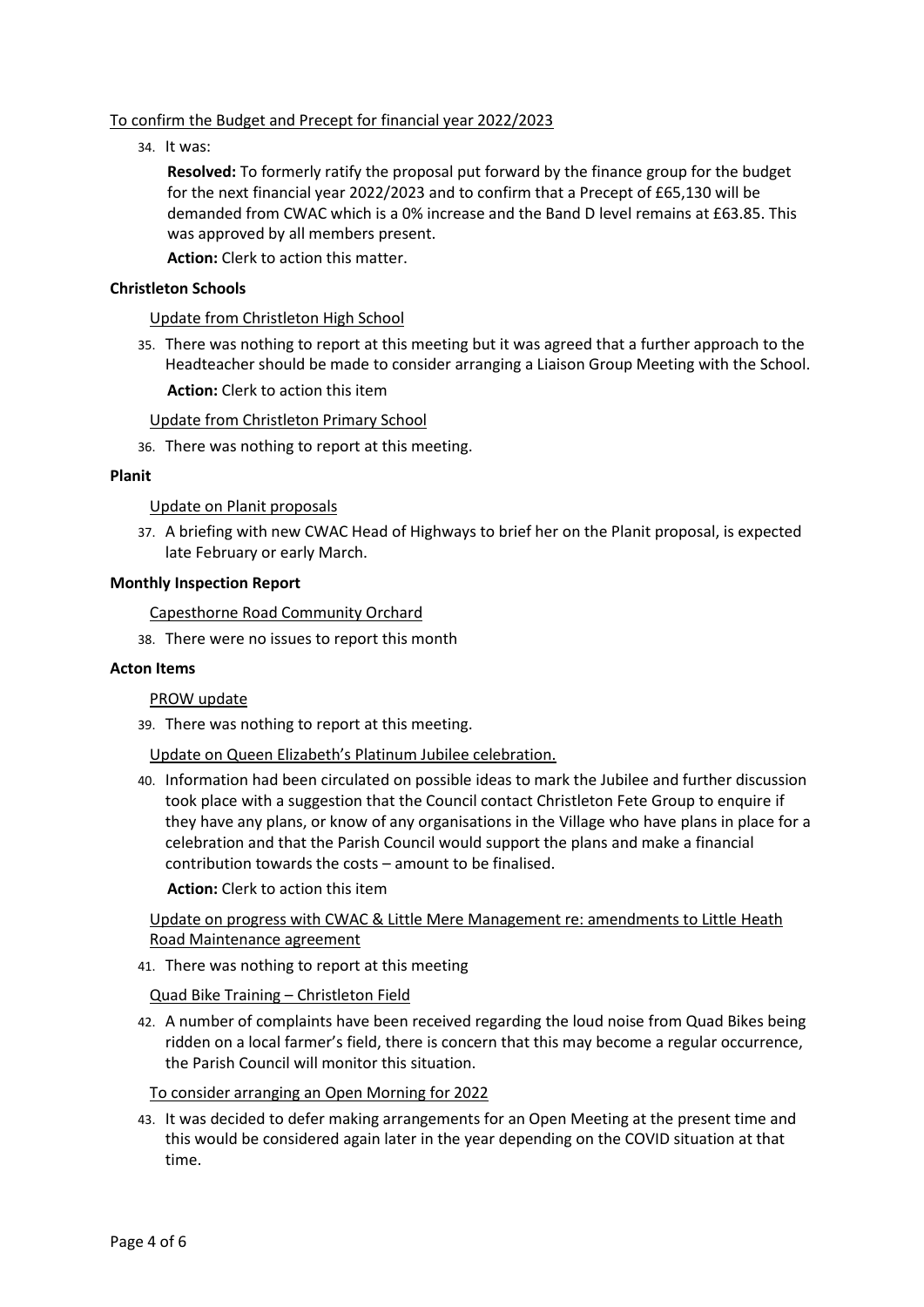# To consider arranging venue for future Parish Council Meeting.

- 44. A decision to revert back to our original venue of the Methodist Church Hall for future meeting was agreed.
- 45. Thanks were extended to Christleton Sports Club for enabling the Parish Council to carry on their monthly meeting over the last few months and particular thanks to Amanda Harding for all her help and assistance in this matter.

## Update on Broadband issues

46. Openreach is starting in February coming to the villages and will be completed by April 2025, City Fibre have already started in Hoole.

### **Information Correspondence**

47. A full list of correspondence received as per attachment with the agenda was distributed to the Councillors prior to this meeting.

### **Information Only Items**

48. The Tree Surgeon carrying out work on the Sycamore Tree on the Village Green reported some concerns regarding the potential issues at the base of the tree. The Arboricultural Company who carried out the initial tree safety survey will be contacted to re-examine the base and report back to the Council on his findings and whether any further remedial action is required.

Dates of the Next meeting: Tuesday 8<sup>th</sup> March 2022 CPC 01/02/22